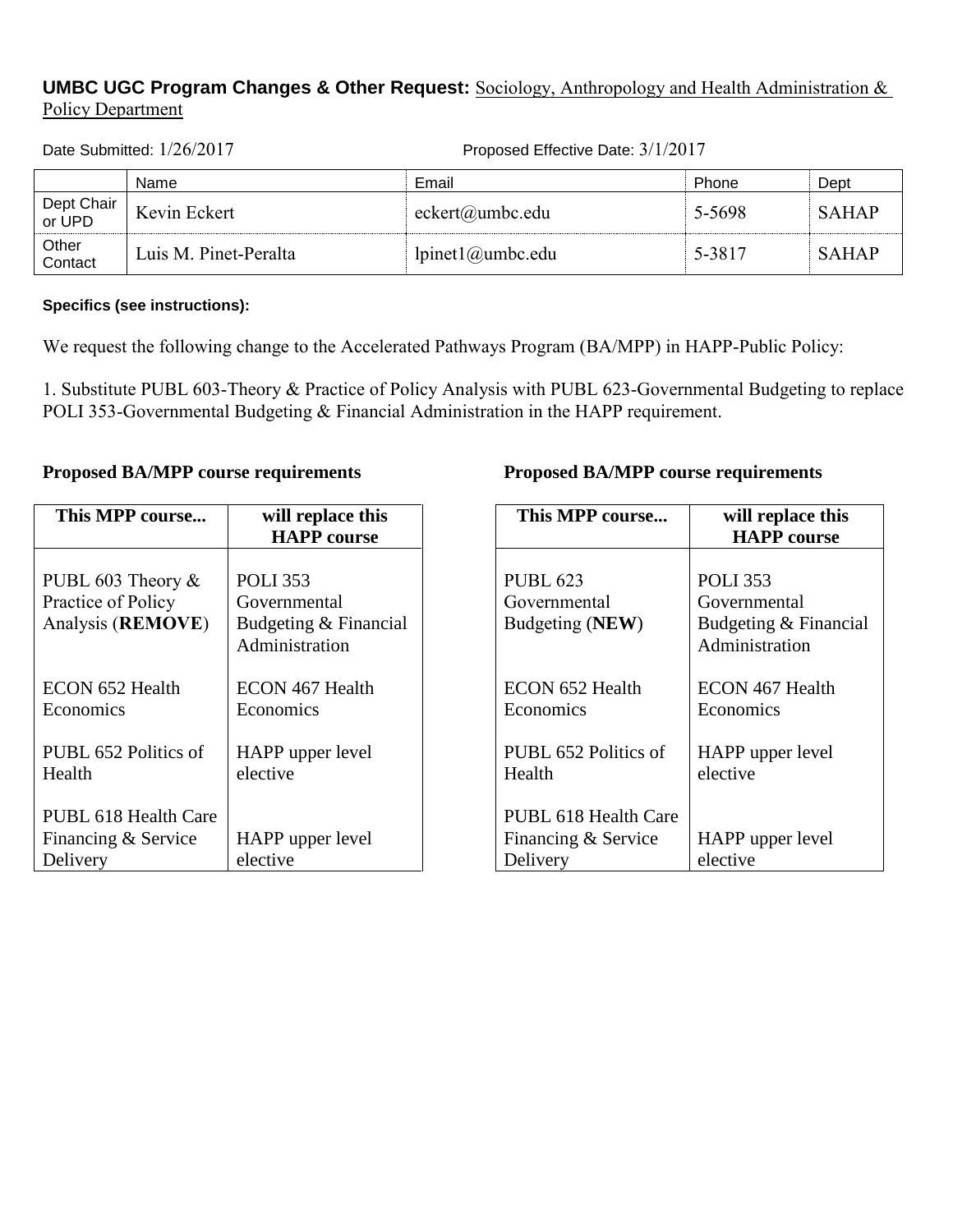**These changes are reflected in the HAPP Curriculum as follows: (in red text)**

## **HAPP Curriculum**

## **Core Curriculum : 28 credits**

HAPP 100: Survey Of the U.S. Health Care System

HAPP 200: Human Development, Implications for Health and Disease

STAT 121 **OR** STAT 350 **OR** STAT 351 **OR** SOCY 301 (Pre-Req SOCY 300, department consent, and STAT readiness test)

HAPP 340: Health Communications\* (Pre-Req: Engl 100) **OR** ENGL 393 Technical Writing (WI)

HAPP 350: Public Health Ethics\* (Pre-Req: HAPP 100) **OR** MGMT 385 Business Ethics & Society

HAPP 300 **OR** HAPP 412: Research Methods in Health (Pre-Req HAPP 100, 2.5 or higher GPA & Statistics)

HAPP/SOCY 452: Health Care Organization & Delivery (Jr/Sr Year, Pre-Req: HAPP 100 or SOCY 351)

PRAC 098 taken concurrently with HAPP 470 Internship (Pre-Req: HAPP 100, 90+ credits, 2.5 or higher GPA) and HAPP 412 or HAPP 300)

### **Track I: Health Services Administration: 12 credits**

ECON 121: Principles of Accounting I

MGMT 210: The Practice of Management

HAPP 497: Health Planning and Administration (Fall only; Pre-Req HAPP 100 & MGMT 210

HAPP 498: Financial Management and Decision Support for Health Service Organizations (Spring only; Pre-Req: Happ 100 or EHS 200 or AGNG 200 AND Econ 121)

## **Track II: Health Policy: 12 credits**

ECON 101: Principles of Microeconomics

POLI 250: Introduction to Public Administration (Fall only; Recommended sophomore or POLI 100)

POLI 353: Government Budgeting and Financial Management (Spring only; WI, Recommended junior or POLI 250)

HAPP 411: Health Care Regulation and Quality Improvement (Pre-Req HAPP 100 & ENGL 393 or HAPP 340)

# **Track III: Public Health: 12 credits**

HAPP/SOCY 354: Social Basis of Community and Public Health (Pre-Req: HAPP 100 or SOCY 101 or ANTH 211)

HAPP 380: Global Issues in Health and Disease (Pre-Req: HAPP 100)

HAPP 411: Health Care Regulation and Quality Improvement ( Pre-Req HAPP 100 & ENGL 393 or HAPP 340)

HAPP 420: Epidemiology (Pre –Req HAPP 412 or HAPP 300 or SOCY 300 AND SOCY 301)

**APPROVED ELECTIVES:** 9 credits required for all tracks**.**

 HAPP Upper Level Elective #1 (ECON 652 Health Economics)

 HAPP Upper Level Elective #2 (PUBL 652 Politics of Health)

 HAPP Upper Level Elective #3 (PUBL 618 Health Care Financing & Service Delivery